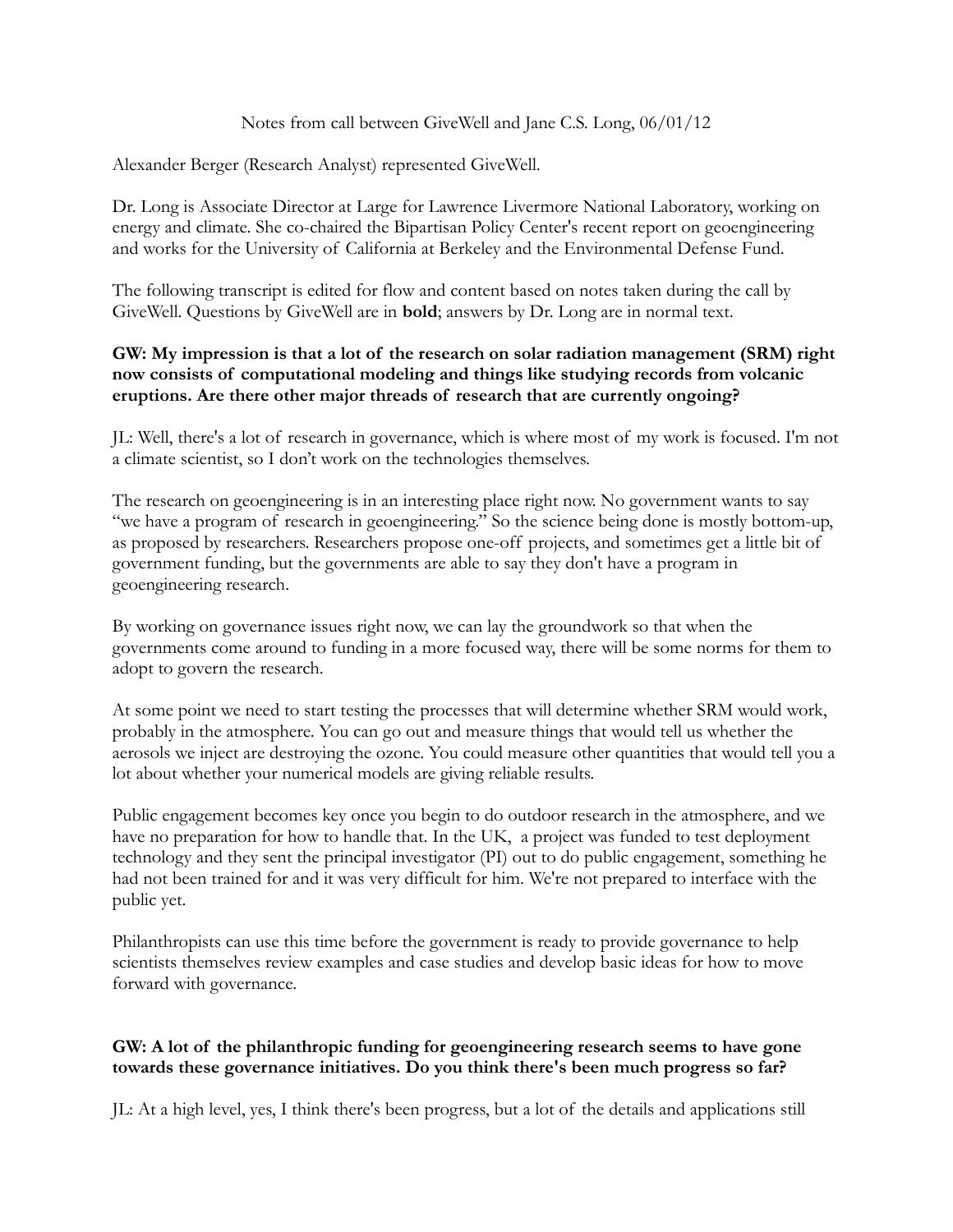need to be figured out. If you write a proposal for a geoengineering experiment, for instance, what should you have to include?

I also think it's important to start the international discussion, something that the Solar Radiation Management Governance Initiative (SRMGI) has worked on. For example, it is highly likely that China and India would be involved in any eventual deployment of SRM. Work on governance can help support relationships with those countries that might be built up over time.

## **GW: I get the impression that there are very few PIs working on geoengineering research right now. Do you know why are there so few people working on this**?

JL: The main reason is that there's no organized research program yet. There may be more people working on geoengineering research than you think, though, since some people are calling the research they're doing climate research, even though it has implications for geoengineering.

Another problem is that geoengineering is genuinely controversial amongst scientists.

I agree that we need to get more people involved. The small number of people mean that their ideas are the only ones going forward right now, and I think that pretty much everything on the table now will eventually be proven to be a bad idea, so the amount of thinking that needs to be done is huge. But right now there's no money in the area, so there's nothing for people to go after.

**GW: If someone with money wants there to be much better information about the prospects of climate engineering, what do you think the highest-value activity to fund would be? Would it be something on the policy or governance side, like "fund another Asilomar conference" or something more in the realm of "build more computational models" or more like "try to build the right kind of nozzle for spraying seawater to increase cloud albedo?"**

JL: I think governance should still be a high priority for donors. They should support efforts for scientists to develop norms of behavior and research. Doing so is less controversial than other forms of geoengineering research, and perhaps more helpful. I think that a lot of scientists are afraid of doing things right now, so they're not doing anything. Articulating geoengineering research norms within the scientific community would help allay their fears, and enable more people to get involved in the research.

I've become completely convinced that scientists need to work to develop governance mechanisms and norms. The government is in a difficult position. One person I spoke to within the federal government told me that they face a catch-22: if they start working on governance for geoengineering research, they make the research look scary, so governance work is self-defeating in starting a program.

It seems the only way to go from ad hoc science—which is, in the end, inadequate—to programmatic science is to get the science community to come up with at least part of the governance ideas.

I think the history of recombinant DNA (which plays a role in cloning and the like) is a good example. Scientists came together to develop their own norms about what research was and wasn't